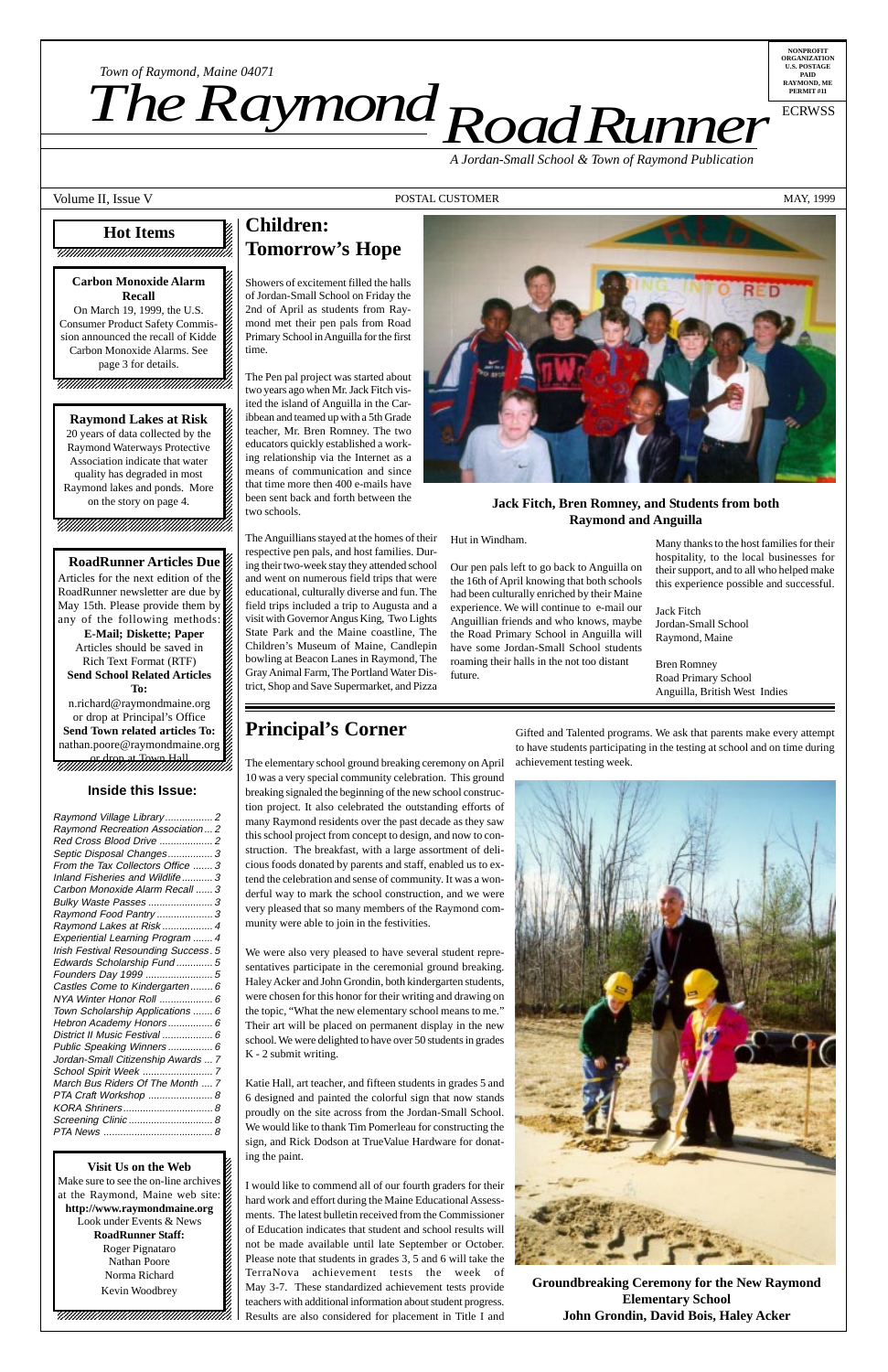| May<br>999<br>$\overline{\mathbf{A}}$<br><b>Events and Meeting Schedule</b> |               |                             |                                     |                         |                                         |                 |
|-----------------------------------------------------------------------------|---------------|-----------------------------|-------------------------------------|-------------------------|-----------------------------------------|-----------------|
| <b>SUNDAY</b>                                                               | <b>MONDAY</b> | <b>TUESDAY</b>              | <b>WEDNESDAY</b>                    | <b>THURSDAY</b>         | <b>FRIDAY</b>                           | <b>SATURDAY</b> |
| 2                                                                           |               | 4<br>7:00PM TH<br>Selectmen | ່ວ<br>7:00PM JS<br>School Committee | 6:30PM KC<br>Lions Club | 2:20PM<br>Good News<br>Jordan-Small Gym |                 |

| 9                                               | 10                                           | 11                                                                                       | 12<br>7:00PM TH<br><b>Planning Board</b>   | 13                                           | 14                                                                                          | 15<br>7:00PM TH<br>Tassel Top Committee |
|-------------------------------------------------|----------------------------------------------|------------------------------------------------------------------------------------------|--------------------------------------------|----------------------------------------------|---------------------------------------------------------------------------------------------|-----------------------------------------|
| 16<br>10:00AM TH<br>Appleals Board<br>Site Walk | 17<br>7:00PM VL<br><b>Historical Society</b> | 18<br>7:00PM TH<br>Selectmen<br><b>STUDENT</b><br><b>SCHOLARSHIP</b><br>APPLICATIONS DUE | 19<br>7:00 PM JS<br>School Committee       | 20<br><b>6:30PM KC</b><br>Lions Club         | 21<br>2:20PM<br>Good News<br>Jordan-Small Gym<br>Appeals Board Deadline<br>for June Meeting | 22                                      |
|                                                 |                                              |                                                                                          |                                            |                                              |                                                                                             |                                         |
| 23                                              | 24                                           | 25<br>7:00PM TH<br>Founder's Day<br>Committee<br>7:00PM TH<br>Conservation<br>Commission | 26<br>7:30PM FB<br><b>Ladies Auxiliary</b> | 27<br>7:00PM TH<br><b>Cemetery Committee</b> | 28                                                                                          | 29                                      |

# **Raymond Village Library**

The Reading Group will meet on May 27. This discussion will center around any of the books written by Rumer Godden, who has written *China Court*, *In This House of Brede* as well as others. This meeting begins at 7:00 P.M. at the Library.

### **Annual Fair**

Now that spring is here, the Raymond Village Library is already working on it's plans for the July 10<sup>th</sup> Fair. This is held at the Jordan-Small School from 8:00 am to 1:00 P.M. When you are doing your spring cleaning be sure to put aside some items for us. We will need children's games, puzzles and toys, complete and in good shape. Also infant and toddlers clothes, ready to wear. Ready to use attic and cellar items, along with good used paperback books in reasonably good condition. We especially need coffee cans to use for the cookie walk. These cans may be dropped off at the Library.

#### **Hard Cover Book Sale**

This year the Library's book sale of hardcover books will be held on July  $17<sup>th</sup>$  at the Library. This has been changed from the usual August date for this sale.

# **1999 Raymond Recreation Association**

### **W.S.A., Swimming, Lifeguard Courses, and Fall Soccer Program**

Sign up for the above programs will be Wednesday, May 5th at the Jordan-Small School cafeteria from 6 P.M. to 7:30 P.M.

#### **Red Cross Swim Program**

Cost: \$15 per child and \$10 for each additional sibling. Parents need to be at sign up to sign permission slips. Swimming lessons begin June 28 for 4 weeks at Crescent Lake, Route 85. For more information call Debbie Duchaine, WSI at 655-5222. There will be a \$5 late fee for registering after June 11.

**Red Cross W.S.A. (Water Safety Aid)** Cost \$40 per child. Children must be 13 years old by June 1999. Lessons begin June 28 for 4 weeks at Crescent Lake, Route 85. Parents need to be at sign up to sign permission slips. For more information call Debbie Duchaine, WSI at 655-5222.

**Red Cross Life Guard Course** Cost \$80 per child. Children must be 15 years at the time of class. Life Guard course runs August 9-13 from 8:30 am to 3 P.M. Parents must be at sign up to sign permission slips. For more information call Joni at 655-3203 or Debbie at 655-5222.

#### **Fall Soccer Program**

Cost \$15 per child and \$10 for each additional sibling. Children must be at least 5 years old but under 13 years old on or before October 14, 1999. Season is expected to start during the second week of school and run approximately 8 weeks. Parent or guardian must be present at sign-up. Any person interested in coaching, refereeing or volunteering to help with this program, please attend sign up or call Barry Keck at 655-2127 or e-mail at bkka@pivot.net

# **Red Cross Blood Drive Needs Volunteers**

On May 18, 1999 the Lions Club is again hosting a Red Cross Blood Drive at the Raymond Village Library, 3 Meadow Road (Rt. 121) from 1:00 P.M. to 7:00 P.M.

The last blood drive was very successful producing 93 units which will keep the Maine hospitals going for a mere 8 hours. Portland has 3 main hospitals but the entire state has 39 hospitals which depend on the Red Cross for donated blood.

Each pint of blood is typed and tested within 24 hours of being donated and it then may be kept as whole blood or separated into three products: platelets, plasma, and red cells. Therefore one pint of blood could benefit three different people with life giving aid. Whole blood is only good for 42 days but it usually is used long before that deadline. Blood can also be frozen for later use.

If you wish to make an appointment, please call Phyllis Hawkes, coordinator, at 655- 4070.

**IT'S A SPRING PICNIC Senior Citizens Dinner** Wednesday, May 19, 1999

BBQ Chicken Potato Salad - Cole Slaw Tossed Salad - Yeast Rolls Ice Cream Sundaes

Please call the JSS office at 655-4743 to reserve a seat.

The 6th grade yearbook committee will be holding a bake sale during Senior Citizens Dinner. Come for a wonderful meal and take home some goodies.

## **Pot Roast Supper At The Raymond Village Community Church**

#### **A Pot Roast Supper**

will be held at the Raymond Village Community Church

Saturday, May 15 from 4:30 - 6:00 PM in the church vestry on Main Street in Raymond Village.

Adults - \$6.00 Children under 12 - \$2.50 Children 5 and under - free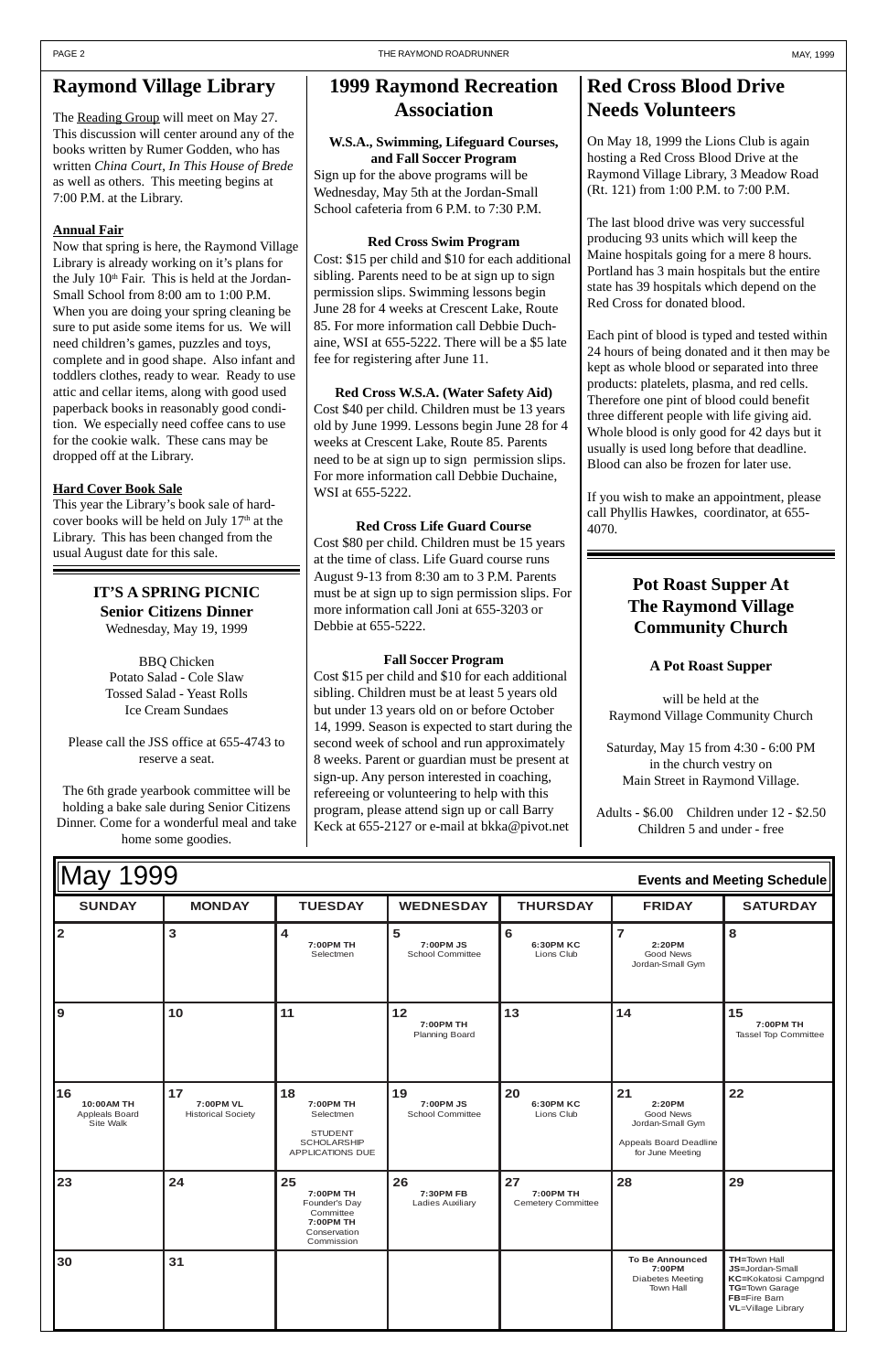#### MAY, 1999 **THE RAYMOND ROADRUNNER THE RAYMOND ROADRUNNER PAGE 3**

# **Septic Disposal Changes**

By now, most residents are aware that the Town will be closing the septic spreading facility in town and will soon be providing a means of disposal through the Lewiston Auburn Water Pollution Control Authority, located in Auburn. The Town is in the process of securing all related licenses and contracts to make the switch. While the Town is working on the preparation to change facilities, permits will still be required through the Town Office. We are hoping to close the facility within the next month or so. Once the Town of Raymond Facility is closed, permits will still be necessary but there will be no charge and all financial transactions will be between the resident and the selected septic pumper/hauler. We will notify all septic pumper/haulers and they will notify the property owner when the switch to the Auburn facility has been made.

Once the Raymond site is closed most residences will utilize the Auburn facility. Some septic pumper/haulers will offer alternative disposal sites. It will be up to the individual resident to be sure that the waste is being hauled to a licensed facility. If anyone has any questions, please contact Nathan Poore at the Town Office.

# **Inland Fisheries and Wildlife**

Resident hunting and fishing licenses are \$20.00 and a combination hunting/fishing license is \$37.00. Children over the age of 16 will need an adult fishing license. Anyone who has an out of state drivers license, vehicles registered in other states, does not pay income tax in Maine, or is registered to

# **Bulky Waste Passes**

When a resident requests a vehicle bulky waste sticker he/she must bring into the Town Office the registration for the vehicle which will be going to the bulky waste facility. If the vehicle is registered to the resident, a sticker will be issued for that vehicle without a fee. If the vehicle has a commercial registration plate or is registered to a business, than the resident will receive a one day pass which will be used for any number of loads in one day also at no fee. One day passes can be procured ahead of time and they will be dated for one day in a 30 day period.

If a business wants a commercial sticker, it can be procured at the Town Office and the Lake Region Bulky Waste Facility will bill the business monthly. If the business is hauling for a Raymond resident the resident must obtain a one day pass for the person hauling. The resident must know the name and address of the business as well as the license plate number of the vehicle being used to be written on the one day pass.

If a resident wants to haul their refuse with a borrowed vehicle, they must get a one day pass for that vehicle. The resident must know the name and address of the vehicle owner as well as the license plate number of the vehicle being used to be written on the one day pass. There will be no charge for this type of one day pass.

# **Carbon Monoxide Alarm Recall**

On March 19, 1999, the U.S. Consumer Product Safety Commission, made the following announcement: CPSC, Kidde Safety Announce Recall of Carbon Monoxide Alarms

Kidde Safety, of Mebane, N.C. in cooperation with the U.S. Consumer Product Safety Commission, is voluntarily recalling about 1 million carbon monoxide alarms, including 650,000 Nighthawks and 350,000 Lifesavers, because both models could alarm late and the Lifesaver model might not alarm at all. Both alarms detect carbon monoxide (CO) which is a colorless and odorless gas, leaking from fuel burning appliances. The dangers of an alarm that doesn't work, could cause hazardous levels of CO and could suffer injury and even death.

The Nighthawk models being recalled were manufactured between November 8, 1998, and March 9, 1999. This date is on the back of the unit as year, month, day. "NIGHTHAWK" and "Carbon Monoxide Alarm" are on the front. If "Carbon Monoxide Detector" is on the front, the unit is OK and not part of the recall. The Lifesaver models are 9CO-1 and 9CO-1C and manufactured between June 1, 1997, and January 31, 1998. The manufacturing date is on the back as the first six numbers in the serial number, found above the UPC code. This date is also written as day, month, year. "Lifesaver" and "Carbon Monoxide Detector" are on the front. Kidde Safety will help identify the recall units.

Visit Kidde Safety recall web site at www.nhawk.com and follow instructions, or

## **Raymond Food Pantry**

These will be hours for use of the Food Pantry beginning April 9th. Volunteers will be available at the Raymond Town Office on Tuesdays from 4:00 P.M. to 6:00 P.M. and Fridays from 10:00 A.M. to 12:00 noon. No appointment is needed.

Diane Goosetrey Food Pantry Coordinator.

# **From the Tax Collectors Office**

Tax bills for the 2nd half of the 98/99 tax year were mailed out March 26th and are due April 30th. If you did not receive your tax bill you may call 655-4742. If we are unaware of a Post Office Box Number for your property or we have an incorrect P.O. number, your mail will be returned to us as undeliverable.

If you are now paying last October's payment along with your April payment, interest will be charged leaving a tax balance on the 2nd half.

If your taxes are not paid in full PRIOR TO JUNE 30TH, your name will appear in the next Town Report.

All properties are assessed as of April 1st. Tax bills are mailed to whomever owned it as of that date. If purchase was made after that date and prior owner does not forward on the tax bill, you may call the Town Office at the number above and we will be happy to mail you a copy.

If you need to contact the Assessor, he is in on Thursdays – 8:30 to 4:00 or you may reach the Deputy Tax Collector Tuesday through Saturday at regular Town Office hours.

The Town of Raymond is accepting applications for summer employment at Tassel Top Beach

Applications must be submitted by: May 25, 1999

Applications are available at the Raymond Town Office, 401 Webbs Mills Road, Raymond Maine 04071 or call 655-4742.

# The Town of Raymond

needs seasonal truck drivers and equipment operators for May, June, July, August and part of September. Successful applicants will have a valid CDL

> Applications must be submitted by: May 18, 1999

 Applications are available at the Raymond Town Office, 401 Webbs Mills Road, Raymond Maine 04071 or call 655-4742.

vote in another state must purchase an out of state licenses. The season nonresident fishing license is \$51.00. Out of state children 12 year of age or older must have a nonresident youth fishing license, which costs \$8.00.

If you are a resident of Maine over the age of 70, you can receive a complimentary license by sending in a form which can be picked up at the Town Office and sent into the State.

All boats must be registered for a calendar year January 1 to December 31. The registration fee is based on the age, length, and horsepower of the boat. Only boats which have a motor need be registered i.e. canoes without motors do not need to be registered unless someone would like to have ME numbers for security purposes. call toll-free (1-888-543-3346) between 8 A.M. and 8 P.M. EST Monday through Sunday to get the identity of the alarms involved in recall and get info on what to do next. Do not return your units to the stores where they were bought.

Symptoms of CO poisoning are similar to flu, including headache, fatigue, shortness of breath, nausea and dizziness. If you think you may have CO poisoning, call your nearest 911 operator.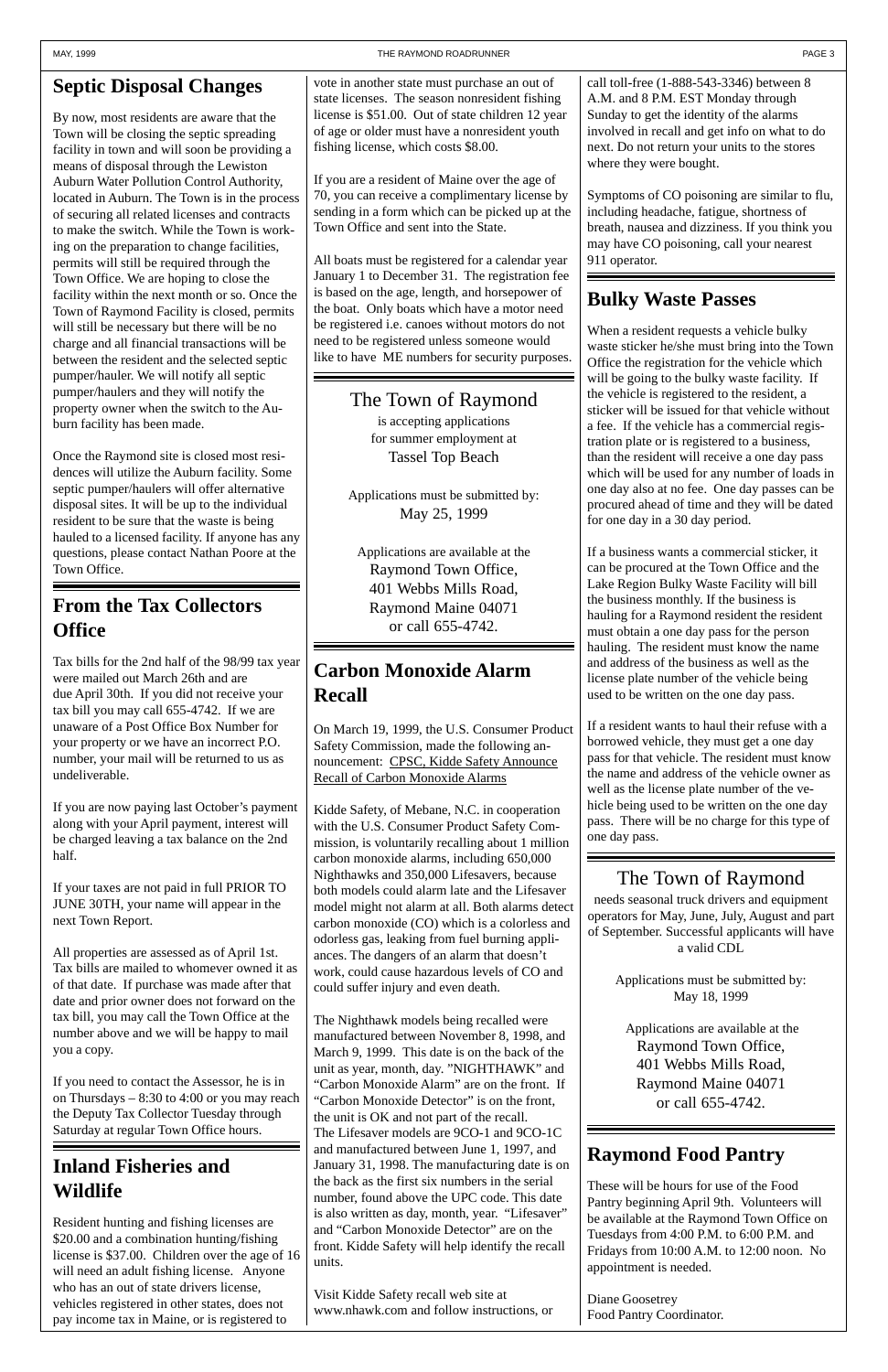## **Raymond Lakes at Risk**

20 years of data collected by the Raymond Waterways Protective Association indicate that water quality has degraded in most Raymond lakes and ponds. By far, the #1 culprit in this decline is soil erosion and associated phosphorous migration to the lakes. Allowed to continue, storm water runoff from gravel and paved roads, as well as from house lots and construction sites, can result in algal blooms, dissolved oxygen depletion and loss of critical aquatic habitat.

As experienced at China Lake, Maine, which became choked with foul-smelling algal growth, these ecological effects can quite suddenly ruin the aesthetic and recreational attributes of a lake or pond. Just as telling, a recent University of Maine study verified that declines in lake water quality directly correlate with significant decreases in shorefront property values.

Since every pond and lake in Raymond is on Maine Department of Environmental Protection's (DEP's) list of *Lakes Most at Risk from Development*, it's time to address water quality issues in Raymond and stop, if not reverse, the declining water quality trends.

#### **Raymond Pond Pilot Survey Successful**

The Raymond Conservation Commission (RCC) has been working for years to protect and improve water quality in Raymond's lakes and streams. Last year RCC recruited and trained 20 Raymond Pond volunteers to conduct a pilot *watershed survey* on Raymond Pond. These enthusiastic volunteers, and the DEP watershed staff who completed the follow-up survey work, documented more than 70 erosion sites around the Pond. The most significant of these sites, with regard to their potential impact on lake water quality, were found on camp roads, driveways, construction sites and shorefront residences. The results of this survey are being compiled in a report that will be distributed to Raymond Pond residents this spring.

#### **What is a Watershed Survey?**

A watershed survey is an inventory of sources of soil erosion and phosphorous migration in a watershed. The goals of a survey are:

to raise public awareness of watershed protection issues;

to reduce phosphorous loads to the lakes; to identify demonstration sites for grant-funded erosion control fixes; and,

to support long-term watershed management planning.

This survey is accomplished by walking the shore and upland portions of the watershed and recording the locations and characteristics of potential pollution sources. Ideally, local watershed residents are recruited and trained to conduct these surveys. This involvement brings residents a better understanding of the individual homeowner's role in watershed pollution and the relatively simple measures that can be taken to prevent that pollution.

Once the polluted runoff sources are identified, scientists rank them with respect to their likely impact on the lake, and make technical recommendations to reduce or eliminate those pollution sources. These results are presented in a concise report to the landowners, town and/or lake associations and are used as a basis for requesting further grant funds to repair and prevent polluted runoff.

> If interested, please call Jeanne Whitcomb or Jane Gagnier at 655-3196 between 6:00 AM - 10 PM to request an interview.

#### **Grant Awarded for Crescent Lake Survey**

Last fall the Raymond Conservation Commission and the Town of Raymond applied for and received a Maine DEP/U.S. EPA grant to conduct a watershed survey on Crescent Lake. Starting in May, watershed scientists, teamed with volunteer Crescent Lake residents, will walk the watershed noting sites where erosion and other means of phosphorous migration are reaching the lake. Follow-up surveying and technical analysis of the results will be completed over the remainder of the year and the survey findings will be presented to the public in a report and a public meeting by March, 2000.

#### **We Need Volunteers!**

Volunteers will spend 2 hours in a training session and about 8 hours conducting the survey. In training, volunteers are instructed in watershed pollution issues and survey techniques. During the survey, volunteers will accompany and assist watershed experts in documenting erosion problems and outlining proposed remedies.

We are recruiting volunteers primarily from the Crescent Lake watershed, but anyone with a keen interest in watershed protection techniques is welcome to join us. If you would like to volunteer, please contact Elizabeth Algeo as soon as possible @ 655-6965 or @ 518 Webbs Mills Road, Raymond 04071. We will conduct our training and begin the study on Saturday morning, May 8, rain or shine!

#### **Fixing the Problems**

The results of the Crescent Lake and last year's Raymond Pond surveys will support the Conservation Commission's application to the Maine DEP Nonpoint Source (NPS) Pollution Control Grant Program for funds to fix several of the more severe and visible erosion problems on both lakes. The main goal of this second grant will be to demonstrate the best and most efficient methods for erosion control in both municipal and homeowner settings.

An equally important goal of this second grant will be to set up a permanent Townadministered fund that would provide matching funds and technical assistance to residents for erosion control projects and watershed protection. Local education programs in watershed protection can also be supported by these grants.

## **Direct Care Position**

Progressive people are wanted to work part time or per diem with an eighteen year old woman with autism and mental retardation. An idyllic setting in Raymond on a 200 year old three acre farm with gardening, animal care, recycling, and worm composting as some of the highlights.

We are looking for people who believe we all have a right to choices and that every one of us has a gift within ourselves to offer others.

Come join use as we assist this young woman, and others like her, to reach her full potential in a natural homelike setting and with an educated holistic approach to her well being.

# **Area Resident Participates In Experiential Learning Program**

Bethel ME— Students at Gould Academy recently returned from the annual Four Points Program, having spent a week pursuing their education outside of the classroom, and, in the case of the freshman class, out of the country. Each year during the first week of March, each class embarks on a different adventure as part of this unique program.

Sophomores, including Adam Stout, son of Harry and Betsy Stout of Raymond, worked for Habitat for Humanity, helping to build and renovate affordable housing for low income families at sites in Lawrence and Rockland, Massachusetts, and Hartford, Connecticut. Habitat for Humanity is a world wide organization which enables people who otherwise could only dream of

owning their own home to realize the dream through the donation of time and materials and a cooperative effort between volunteers and prospective homeowners.

The Four Points Program is made possible through fund-raising efforts at Gould's annual Fall Parents' Weekend Auction, and by the belief of faculty and administration that such experiential learning opportunities are not merely accessories to education, but rather, vital components.

## **Food Pantry Hours**

The food pantry, located at the Town Office, is open every Friday from 10:00 AM to 12:00 noon and each Tuesday from 4:00 PM to 6:00 PM. Donations are accepted anytime.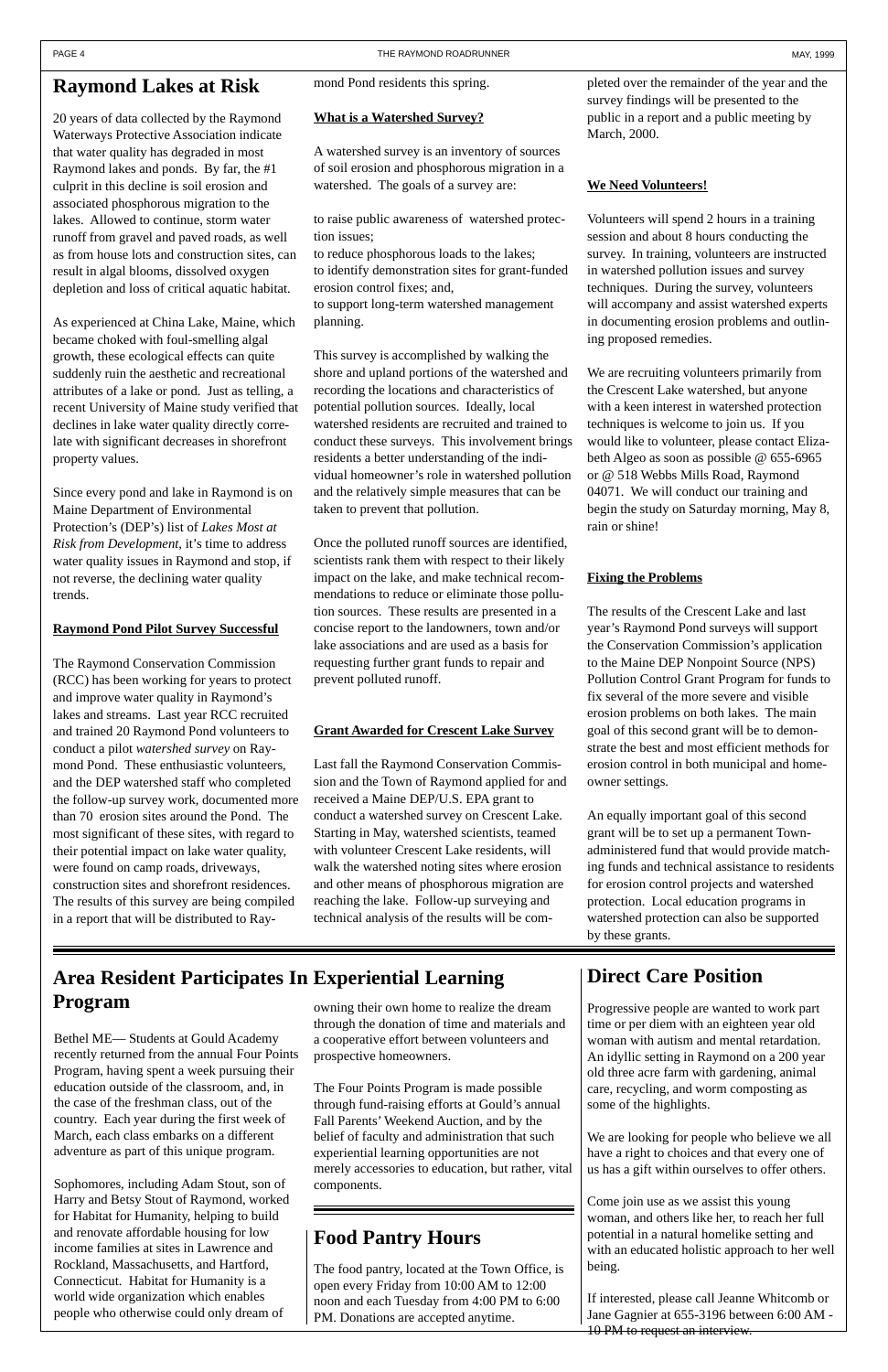## **Founders Day 1999**

The first few planning meetings of the Raymond Founders Day Committee have taken place. The spirits of those attending rose to new heights during the brainstorming session. The date of the festivities has been moved up to June 26th so that we won't be at the mercy of 90 degree heat. Many new possibilities were discussed. How would a new parade route sound? How about the Championship Westbrook Marching Band being the lead musical group in the parade? Yes, they will be there. Plans are being made for a road race at 7 AM and fun run. The committee is working on a complete change of venue. There will be more attractions for children. We are looking into some

# **GET INTO THE ACT!** WITH A SUMMER PLAY

games that adults would enjoy. More entertainment and demonstrations during the day. The possibility of a Flea Market as well as a Craft Fair is being investigated. Food, Food, Food ! Music!

We would like to take this opportunity to ask any and all in the community to come to our next meeting in the middle of May at the Town Office, check the Suburban News for date & time, and give us some ideas of what would interest you and would make it a grand family day. We are always looking for help in planning and in working to provide a great day for the town of Raymond. This will be a perfect opportunity for the businesses and churches as well as the many groups in the town to make themselves known.

**COMING TO RIVERSIDE HALL IN RAYMOND**

**FOR MIDDLE AND HIGH SCHOOL STUDENTS IN GRADES 6 TO 10**

**SIX WEEK PLAY REHEARSAL BEGINNING JULY 12 AND ENDING AUGUST 22 MONDAY, WEDNESDAY AND FRIDAY FROM 9 A.M. TO 1 P.M.**

#### **TENTATIVE PERFORMANCE DATES - AUGUST 20, 21 AND 22**

**COST FOR THE SIX WEEKS WILL BE \$225.00 PER STUDENT**

**FULL LENGTH PLAY TO BE PERFORMED** (PLAY TO BE DECIDED BASED ON THE NUMBER OF PARTICIPANTS)

#### **MUST BE AVAILABLE FOR THE ENTIRE 6 WEEKS.**

### **SIGN UP DAY - WEDNESDAY, MAY 5 AT JORDAN SMALL SCHOOL CAFETERIA FROM 6:00 TO 7:30. OR CALL CYNTHIA BAGLEY AT 655-4616**

## **SPONSORED BY RAYMOND RECREATION ASSOCIATION**

# **Extra! Extra! Irish Festival Resounding Success!**

People were caught having a lot of fun at the Irish Festival! The evening kicked off with a fine supper prepared by members of the Raymond Lions. Marta Lane (a flute teacher from Yarmouth) entertained the diners with Irish music and her husband sang Irish American songs. There was an outrageous chocolate pudding cake on the bake sale table that lasted about 5 minutes once people got wind of it!

Down in the gym children's activities got underway early with some of our teen helpers building a great castle before anyone arrived. The box castle was very popular. You know how kids love to play with cardboard boxes. The Raymond REC youth program had a LOT of fun painting the towers at Candi Scripture's house. You're sure you don't mind having a new gray floor Candi?

The band began at 6 P.M. and the atmosphere was complete. As the evening progressed the room became filled with people with brightly painted nails, Kids wearing wonderful glittery shamrock hats, silver face paint and shimmering "fairy wings" barrettes.

We were unable to reschedule our Irish dancers for the 27th but at 3 P.M. on the day before the festival we met Catherine Larson (a part time teacher at JSS) in the hallways at Jordan Small School. Catherine was overheard to say that she called contra-dances so we swooped. She and her husband and two children graciously came and guided us through some dances during the band's intermission. Kevin Evans and Brooks Dean made an excellent head couple leading a trail of forty or so people around the gym. Sue Crockett and Joni Merrill also made a fine pair of dancers whooping it up dancing between the lines!

Raymond REC youth group manned hot glue guns and made over 100 leprechaun puppets. A stellar achievement guys! Thank you! We also had a visit from an Irish Giant who seemed to have as much fun as the kids playing on the giant checker board…… a favorite with many of the kids I spoke to. Thanks to Tom Taylor and Mark Read whose identities are now officially revealed!

Frank and Betty Mc Dermott brought many of their Irish treasures to share with folks. Good Luck with your Tour in 2000!

JSS chorus sang, "I kissed the Blarney Stone!" and "Sweet Molly Malone" during the intermission. Over 160 people kissed our Blarney Stone so look out for some sweet talking folks around town! Also look out for the mural at the academic fair on March 28th.

Our outstanding Pack 800 Boy Scouts helped move 300+ boxes not once but three times from Mill Street to the gym. They helped set up including taping said boxes closed. They cleaned tables, sold raffle tickets helped make puppets and helped clean up. I hope it counted towards a badge because your time and dedication is exceptional.

The count is in. The evening was intended to

provide a low cost (most spending was optional) community orientated evening. We offset our expenses with a Beanie Baby raffle, Public supper and bake sale although popcorn was available at no charge. We cleared our expenses and were able to make donations to The Lions, Scouts and REC group. It could not have been done without the support of local business and about  $60 +$  volunteers. The most unique thing about Raymond is the willingness of various groups to come together and support each other. We may not be a big town but we sure can work together!

Thanks to all that took part in any way to make this evening the success that it was!

# **Carleton E. Edwards Scholarship Fund Donation**

On April 7, 1999, Dorothy and Berenice Edwards, sisters of the late Carleton E. Edwards, donated an undisclosed amount of money toward the Carleton E. Edwards Scholarship Fund. The recent donation will perpetually ensure that the fund will be able to support at least a \$500 annual scholarship to a deserving Raymond student. The Town, through the Board of Selectmen acts as the trustee of the fund. Each year the Board of Selectmen award the scholarship, usually in the amount of \$500, to a Raymond student attending higher education.

*Carleton E. Edwards was a Selectman for the Town of Raymond for over 50 years, had terms in the State Legislature, as well as being a life long resident and dairy farmer. His family formed this scholarship fund in his memory recognizing his interest in the education of youth in Raymond. The annual scholarship is to be given to one student with outstanding credentials and needs, and should be enrolled in a four-year college course. North Raymond* *students are given preference if they are as eligible as any other applicant. A student may receive the scholarship more than one year during his or her college career if he or she remains eligible.*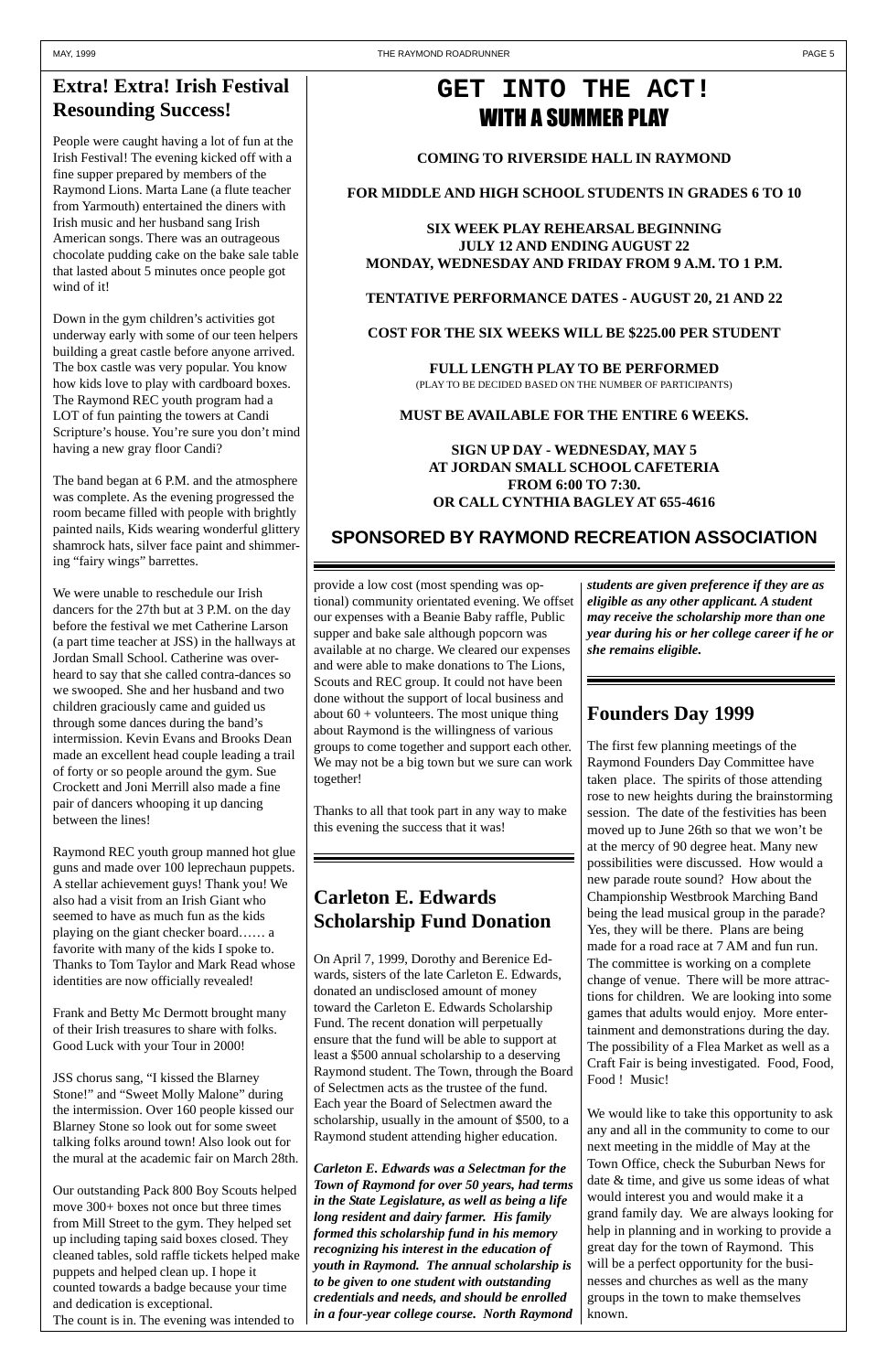## **Castles Come to Jordan-Small Kindergarten**

Mrs. Allen's Kindergarten—We began our study of castles with the arrival of our Letter Person, "MR. C". We read several books, Roxaboxen and Henry and Mudge's Long Weekend, on building things out of boxes. Then we explored books about castles and learned some facts about how and why castles were built. We constructed and painted a large play-in castle for the play corner in our classroom. We learned about the people, life-styles, and rooms in a castle. The children each painted large castles on the easels, made small box castles, drew and cut out castle people, and decorated crowns and princess hats. Our "MR. K" helped to teach us about kings, and "MR. Q" taught us about queens. We had fun with the special colors of gold and silver. We learned about the country and people of Ireland , where you can find a lot of castles. We also discussed the concepts of royalty and loyalty and how these related to castle times and to ourselves. We had fun with many beautiful children's books about fairy tales and castles. Our cumulating event was our castle feast where we all had the chance to dress up and enjoy our special castle banquet meal together. Thank you to Jay Peterson of North Center for providing special food for our banquet.

Mrs. Bottoms' All Day Kindergarten—In the All Day Kindergarten room we learned many things about knights and why they were important to the life in a castle. We studied what they did, what they wore and why, and how they could grow up to be knights. Each student designed a set of armor, including a shield, helmet, breast plate, and dagger. When the All Day Knights arrived at the castle feast, they made a grand entrance by coming through our drawbridge. They then naturally sat at the round table! Later they were officially knighted by Queen Ann (Bottoms) and sent home



## **District II Music Festival**

The following music students participated in the District II Elementary Music Festival on Wednesday, May 7. They spent the afternoon at Lincoln Middle School with music students from throughout southern Maine. They performed in a concert to a packed house that evening. Mrs. Gordan and Mr. Crockett were very proud of them.

#### **CHORUS BAND**

Chelsea Pelletier Sam Levinsky Hilary Corbeau Kim Ferry Kayleigh Lambert Katrina Draper Gail Leavitt Emily Young Rebecca McIntire Ashley Christy Christian Gordan Ian Hanley Jennifer Hodgins Joshua Leeman

# **Public Speaking Winners At Jordan-Small School**

Jordan-Small School held its annual public speaking contest on Friday, April 2. We would like to congratulate our school winner, Shea Mogg, daughter of Peggy and Jeff Mogg, for her winning rendition of Jack Prelutsky's "I Am Freezing!". Amanda Dodson and Ashley Christy tied for second place honors with "The Pig" by Roald Dahl and "Big Little Boy" by Eve Merriam. Third place honors went to Sam Levinsky for his reading of "Acid Rain", anonymous. Our alternate is Pat McClellan with George and Bernice Korman's "21st Century Baseball".

# **Hebron Academy Middle School Honors Posted**

Hebron, ME—Director of the Hebron Academy Middle School, Leslie Guenther, announces the academic honor roll for the Winter Trimester of the 1998-1999 school year.

Honors (3.0 average or better): Bethaney Cayer of Raymond, Grade 7

# **Hebron Upper School Honor Roll Posted**

Hebron, ME—For the Hebron Academy Upper School, Director of Studies Silver Moore Leamon has announced the honor roll for the Winter Trimester of the 1998-1999 academic year.

High Honors (with grades of B+ or higher): Erica Sanchez of Raymond, Junior; Seth Conger of Raymond, Freshman; Giselle Pomerleau of Raymond, Freshman.

Honors (with grades of B or higher): Michael King of Raymond, Senior.

## **NYA Winter Honor Roll**

The following Raymond residents were recognized at the recent Honors Assembly for their academic achievement in the Winter Trimester.

#### **Highest Honors:**

Matt Fortin Shawn Gagne Lindsay Lehr Ben White

#### **High Honors:**

Colin Bumby Lizzie Crockett Bridget Gagne Ben Hutchinson Maggie McClellan Amy Stone William Yates

#### **Honors:** Katie Crockett Zachary Fey Abby Hutchinson

with an official certificate of knighthood. The All Day class also studied about castles, how they were built, and different aspects of a castle. Milk cartons from three different lunch periods were recycled, washed, and glued together to construct what has been named Hood Castle. We plan on taking a picture of our castle and writing a letter to the Hood Milk Company to let them know a creative way of recycling their milk cartons!

**Town Scholarship Applications Now Available**

All seniors should have received an application for Town Scholarships. If anyone has not received a copy of the application, they are available through high school guidance offices, Jordan Small School and the Town Office. All applications are due by 3:00 PM, May 18**th** at the Jordan Small School.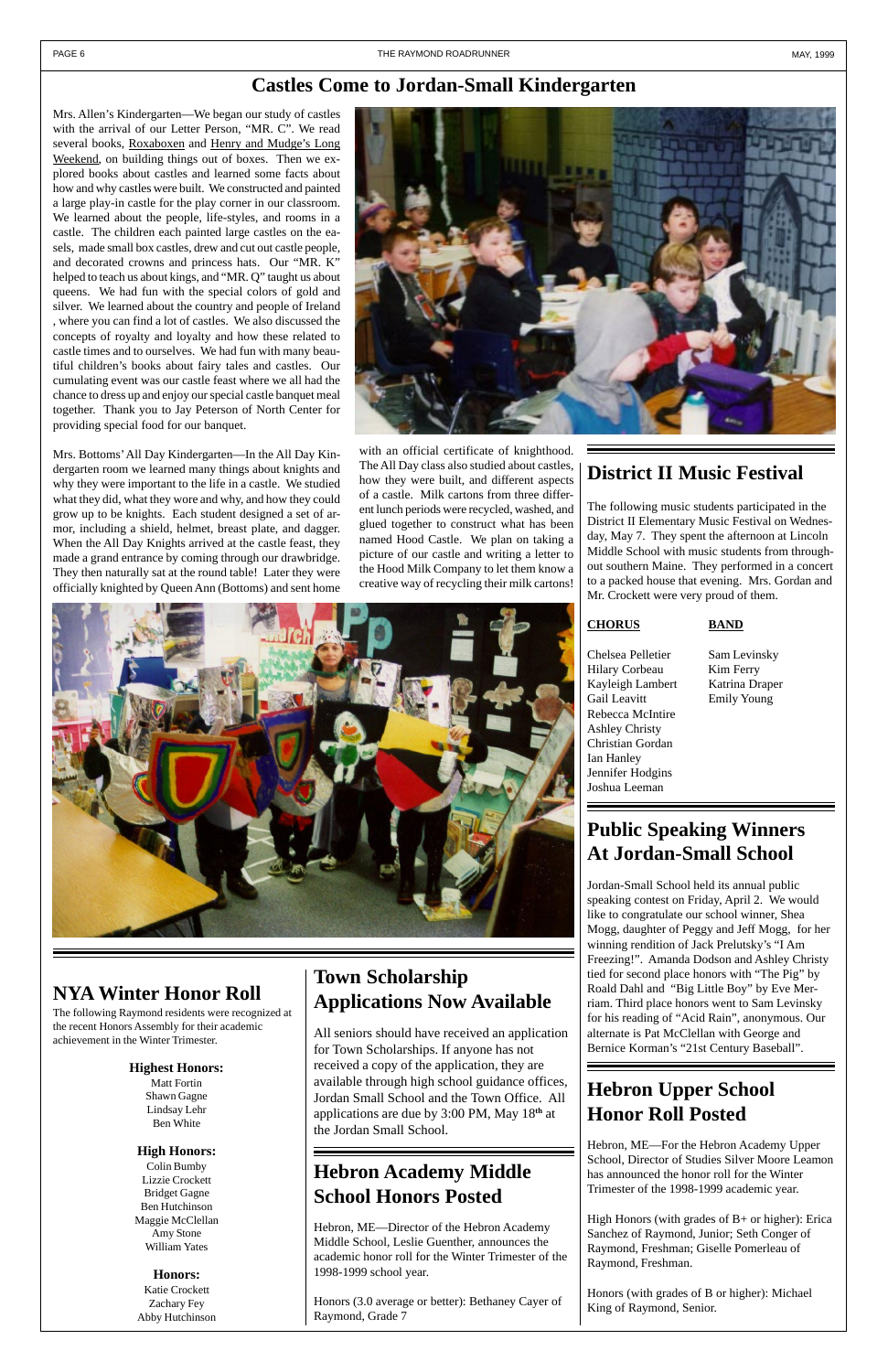## **Jordan-Small Citizenship Awards For The Second Quarter**

The following students were nominated by their teachers for third quarter citizenship awards. These awards are given to those students who have consistently demonstrated or shown significant improvement in the following areas: Positive behavior in all areas of school. Responsible effort in completing academic assignments. The highest standards of character. And, is a positive, caring role model for peers. We want to congratulate these students and their parents on being selected for this award.



Anthony "A.J." Edgecomb Mrs. Allen's AM Kindergarten Emily Dodge Mrs. Hawkes 1st Grade Ethan Ward Mrs. Smith's 1st Grade

Lauren Trickey Mrs. Allen's PM Kindergarten Ben Sadak Mrs. Parisi's AM Kindergarten Mason Barry Mrs. Parisi's PM Kindergarten Alex Parker Mrs. Bottom's All Day Kindergarten Hannah LaChance Ms. Williams' Multi age 1/2 Megan Harding Ms. Van Houten's Multi age 1/2 Taylor Duncanson Mrs. Crockett's 2nd Grade Phoebe Crockett Mrs. Tarr's 2nd Grade Kyle Woodbrey Ms. Cummings' Multi age  $2/3$ Danielle Holman Mrs. Malnati's 3rd Grade Cody Winde Mrs. Tounge's 3rd Grade Amanda Hammett Mrs. Spencer's Multi age 3/4 Nick Ferry Mrs. Blanchard's 4th Grade Ashley Blanchard Mrs. Gorham's 4th Grade Taylor Fey Mrs. Mirone's 4th Grade Skylar Duncanson Mr. Taylor's Multi age 4/5 Amanda Tapley Ms. Feeney's 5th Grade Sorell Riley Mr. Fitch's 5th Grade Jason Lehr Mr. Steven's 5th Grade Emily Young Mrs. Estey's 6th Grade Shea Mogg Mr. Hjort's 6th Grade



Amanda Dodson Mr. Cyr's 6th Grade Lindsey Hudson Mrs. Taiani's 6th Grade

# **March Bus Riders Of The Month**

We would like to congratulate the following students for being recognized as Bus Riders of the Month for March. We appreciate their observance of bus safety rules.

| Cindy's Bus:  | Rusty Libby and             |
|---------------|-----------------------------|
|               | Sam Levinsky                |
| Norman's Bus: | Kayla Taylor and            |
|               | <b>Tyler Rocheleau</b>      |
| Debi's Bus:   | <b>Brittany Plummer and</b> |
|               | <b>Ashlee Daggett</b>       |
| Sharon's Bus: | Kelsey Harris and           |
|               | Josh Leeman                 |
| Paul's Bus:   | Josh Waterman and           |
|               | Samantha Taisey             |
| Debbie's Bus: | Troy Knight and             |
|               | Abbie Russell               |
| Linda's Bus:  | Colin Byrne and             |
|               | Ian Geib                    |

PRESENTS

#### **THE LEGEND OF BLUEBONNET** AND IN SEARCH OF THE GOLDEN TEARDROP

**Starring students of the Jordan-Small School from grades 2 - 6.**

 **The plays will be performed at the school on Friday, May 14, at 1:30 PM for the students and faculty, and at 7:00 PM for the public.**

 **Admission to the evening play is \$3.00 for adults and \$1.00 for children.**

**The show is approximately 1 1/2 hours. Proceeds will go into a scholarship fund for drama students. This is an educational and entertaining night for the entire family.**

#### **HOPE TO SEE YOU THERE!**

**The Drama Workshop is sponsored by Raymond Recreation.**

## **School Spirit Week**

The Peer Council at Jordan-Small School will be sponsoring a School Spirit week for all students in grades K-6 during the week of May 10th-14th. There will be a different theme for each day of the week. These themes will include Twin Day, Mismatch Day, 60's day and Red and White (school colors) Day. More information about School Spirit Week will be going home with Jordan-Small students as the time grows nearer. Any questions can be directed to Barbara Loux, Deb Hutchinson or Bonnie Wiley at 655- 4743.

## **JORDAN-SMALL ELEMENTARY SCHOOL**

**CHORUS & BAND**

## **SPRING CONCERT**

**THURSDAY, MAY 6, 1999**

**AT 7:00 PM IN THE JORDAN-SMALL SCHOOL GYM**